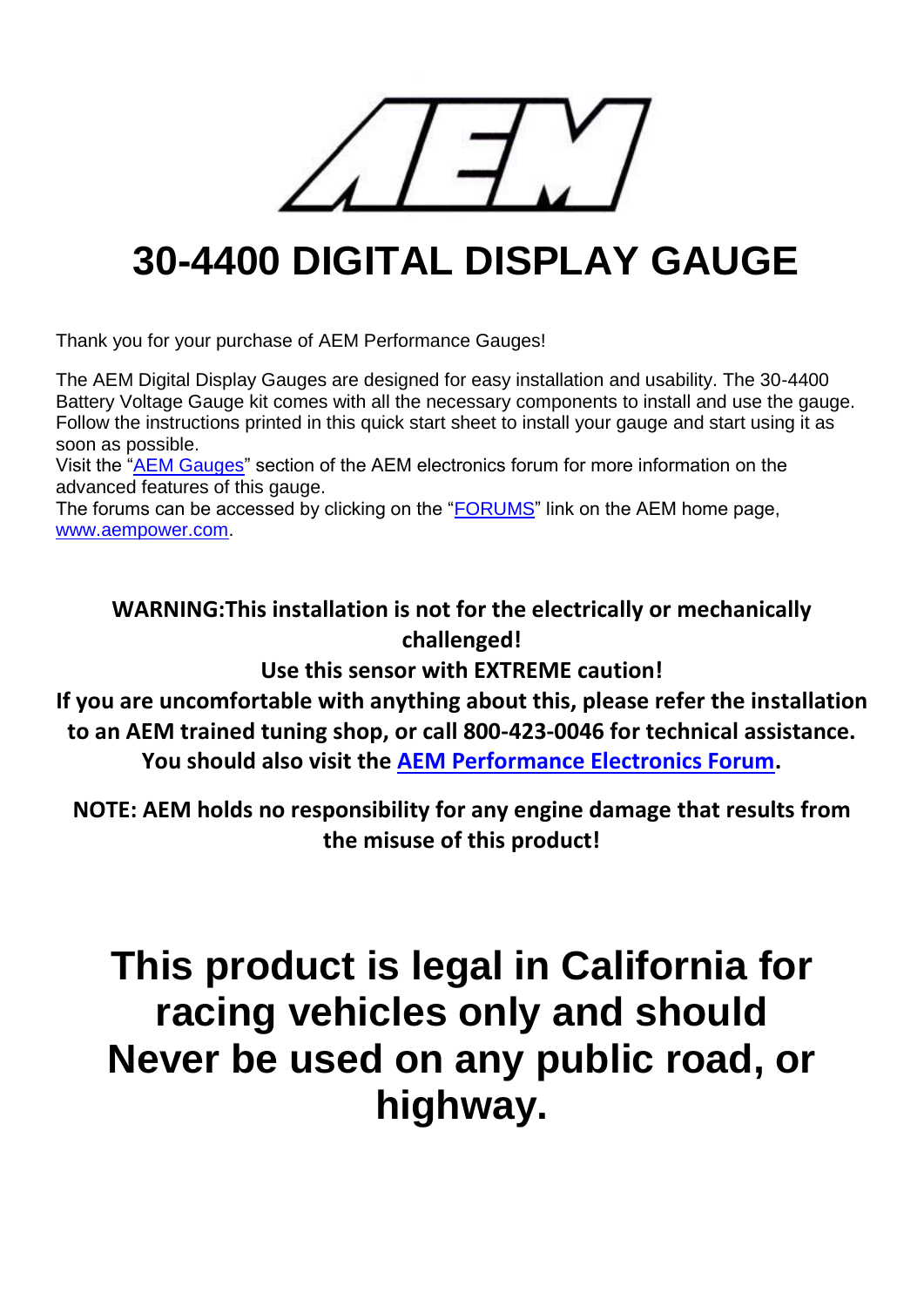### **Contents**

The **30-4400** Kit Contains:

| Quantity | Description                           |
|----------|---------------------------------------|
|          |                                       |
| 1        | <b>Battery Voltage Gauge assembly</b> |
| 1        | <b>Installation Cable</b>             |
|          | <b>Butt Connector</b>                 |
|          | Silver Bezel                          |
| 1        | White Battery Voltage Faceplate       |
|          | Instructions                          |

## **Installation**

### **Electrical connection**

In order to use the gauge, only the red and black wires need to be connected. The white and blue wires do not need to be connected. Connect the red wire to switched +12V. Connect the black wire to a known good ground. Plug the connector on the harness into the mating connector on the sensor. See the connection diagram below:



| Wire color   | Connection type                   |
|--------------|-----------------------------------|
|              |                                   |
| Red          | Switched 12 volt Input (Ignition) |
| <b>Black</b> | Chassis or Battery Ground         |
| Blue*        | Not used                          |
| White*       | Not used                          |
| Grey*        | Dimmer                            |

\* Blue, White, and Grey wires are optional. They are not required for proper gauge operation.